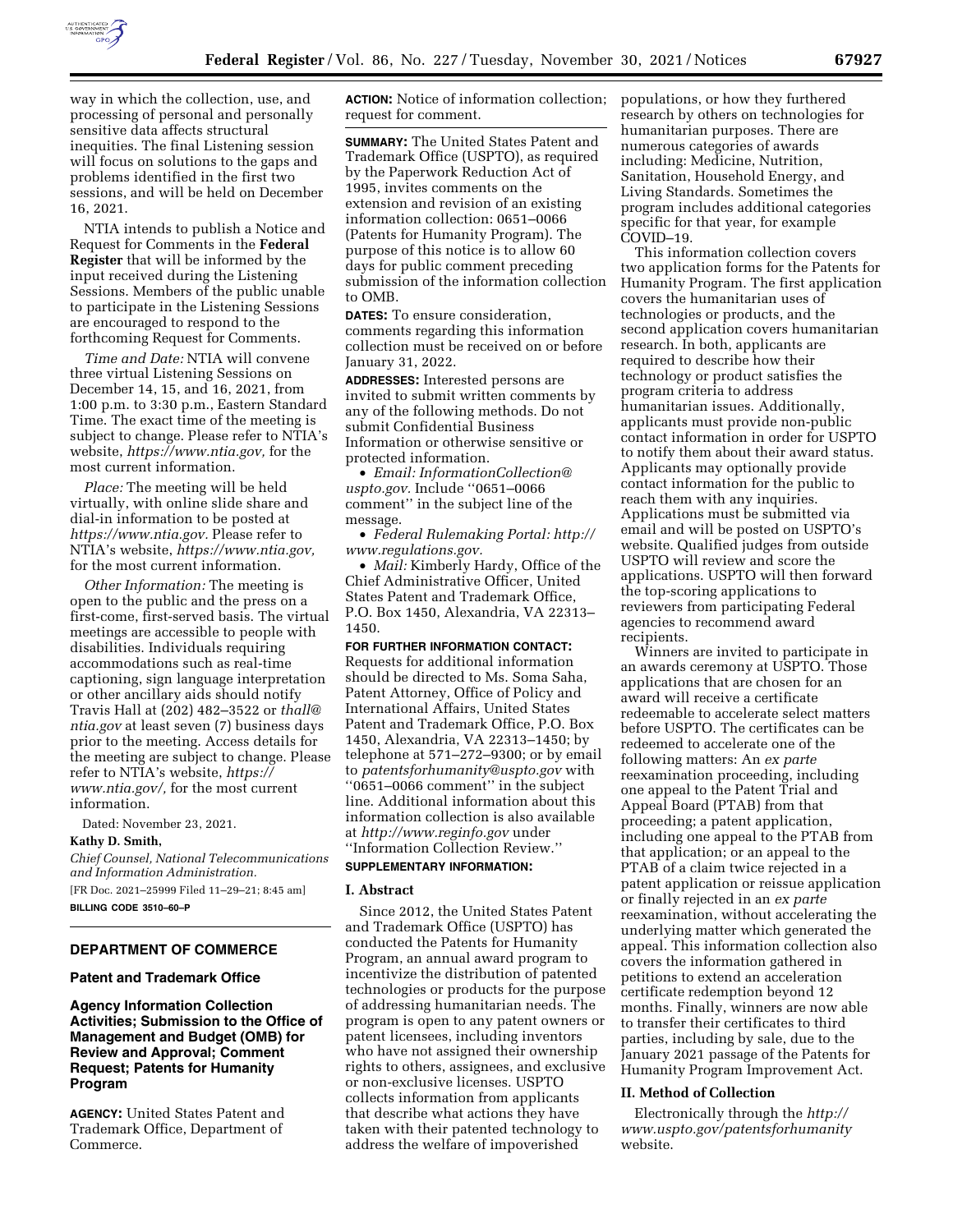Ξ

# **III. Data**

*OMB Control Number:* 0651–0066. *Form Numbers:* 

- PTO/PFH/001 (Patents for Humanity Competition: Humanitarian Use Application)
- PTO/PFH/002 (Patents for Humanity Competition: Research Use Application)
- PTO/SB/431 (Patents for Humanity Competiton: Petition to Extend Redemption)

*Type of Review:* Extension and revision of a currently approved information collection.

*Affected Public:* Private sector; individuals or households; state, local, and tribal governments, and Federal government.

- *Estimated Number of Respondents:*  115 respondents per year.
- *Estimated Number of Responses:* 115 responses per year.

*Estimated Time per Response:* USPTO estimates that it will take the public

approximately 30 minutes to 4 hours to complete the items associated with this program. These estimated times include gathering the necessary information, preparing the application and any supplemental materials, and submitting the completed documents to USPTO.

*Estimated Total Annual Respondent Burden Hours:* 428 hours.

*Estimated Total Annual Respondent (Hourly) Cost Burden:* \$124,976.

| Item No. | Item                                                                                                                                                                        | Estimated<br>annual<br>respondents | Responses<br>per<br>respondent | Estimated<br>annual<br>responses | Estimated<br>time for<br>response<br>(hours) | Estimated<br>burden<br>(hour/year) | Rate <sup>1</sup><br>(\$/hour) | Estimated<br>annual<br>respondent<br>cost burden |
|----------|-----------------------------------------------------------------------------------------------------------------------------------------------------------------------------|------------------------------------|--------------------------------|----------------------------------|----------------------------------------------|------------------------------------|--------------------------------|--------------------------------------------------|
|          |                                                                                                                                                                             | (a)                                | (b)                            | $(a) \times (b) = (c)$           | (d)                                          | $(c) \times (d) = (e)$             | (f)                            | (e) $\times$ (f) = (g)                           |
| 1        | Humanitarian Program Applica-<br>tion<br>(Humanitarian<br>Use)<br>(PTO/PFH/001) (Private Sec-<br>tor Respondents).                                                          | 50                                 | $\mathbf{1}$                   | 50                               | $\overline{4}$                               | 200                                | \$292                          | \$58,400                                         |
| 1        | Humanitarian Program Applica-<br>(Humanitarian<br>tion<br>Use)<br>(PTO/PFH/001) (Individuals or<br>Households Respondents).                                                 | 20                                 | 1                              | 20                               | 4                                            | 80                                 | 292                            | 23,360                                           |
| 1        | Humanitarian Program Applica-<br>tion<br>(Humanitarian<br>Use)<br>(PTO/PFH/001) (State, Local,<br>and Tribal Governments Re-<br>spondents).                                 | 10                                 | 1                              | 10                               | 4                                            | 40                                 | 292                            | 11,680                                           |
| 1        | Humanitarian Program Applica-<br>(Humanitarian<br>tion<br>Use)<br>(PTO/PFH/001) (Federal Gov-<br>ernment Respondents).                                                      | 5                                  | 1                              | 5                                | 4                                            | 20                                 | 292                            | 5,840                                            |
| 2        | Humanitarian Program Applica-<br>tion (Humanitarian Research)<br>(PTO/PFH/002) (Private Sec-<br>tor Respondents).                                                           | 5                                  | 1                              | 5                                | 4                                            | 20                                 | 292                            | 5,840                                            |
| 2        | Humanitarian Program Applica-<br>tion (Humanitarian Research)<br>(PTO/PFH/002) (Individuals or<br>Households Respondents).                                                  | 5                                  | 1                              | 5                                | 4                                            | 20                                 | 292                            | 5,840                                            |
| 2        | Humanitarian Program Applica-<br>tion (Humanitarian Research)<br>(PTO/PFH/002) (State, Local,<br>and Tribal Governments Re-<br>spondents).                                  | 5                                  | 1                              | 5                                | 4                                            | 20                                 | 292                            | 5,840                                            |
| 2        | Humanitarian Program Applica-<br>tion (Humanitarian Research)<br>(PTO/PFH/002) (Federal Gov-<br>ernment Respondents).                                                       | 5                                  | 1                              | 5                                | 4                                            | 20                                 | 292                            | 5,840                                            |
| 3        | Petition to Extend the Redemp-<br>tion Period of the Humani-<br>Awards<br>Certificate<br>tarian<br>(PTO/SB/431) (Private Sector<br>Respondents).                            | $\overline{c}$                     | 1                              | $\overline{2}$                   | 1                                            | $\overline{c}$                     | 292                            | 584                                              |
| 3        | Petition to Extend the Redemp-<br>tion Period of the Humani-<br>Awards<br>Certificate<br>tarian<br>(PTO/SB/431) (Individuals or<br>Households Respondents).                 | $\overline{2}$                     | 1                              | $\overline{2}$                   | 1                                            | $\overline{c}$                     | 292                            | 584                                              |
| 3        | Petition to Extend the Redemp-<br>tion Period of the Humani-<br>Awards<br>Certificate<br>tarian<br>(PTO/SB/431) (State, Local,<br>and Tribal Governments Re-<br>spondents). | 1                                  | 1                              | 1                                | 1                                            | 1                                  | 292                            | 292                                              |
| 3        | Petition to Extend the Redemp-<br>tion Period of the Humani-<br>Awards<br>Certificate<br>tarian<br>(PTO/SB/431) (Federal Gov-<br>ernment Respondents).                      | 1                                  | 1                              | 1                                | 1                                            | 1                                  | 292                            | 292                                              |
| .        | Transfer of Awards Certificate<br>(Private Sector Respondents).                                                                                                             | $\overline{c}$                     | 1                              | $\overline{2}$                   | $*0.5$                                       | 1                                  | 292                            | 292                                              |